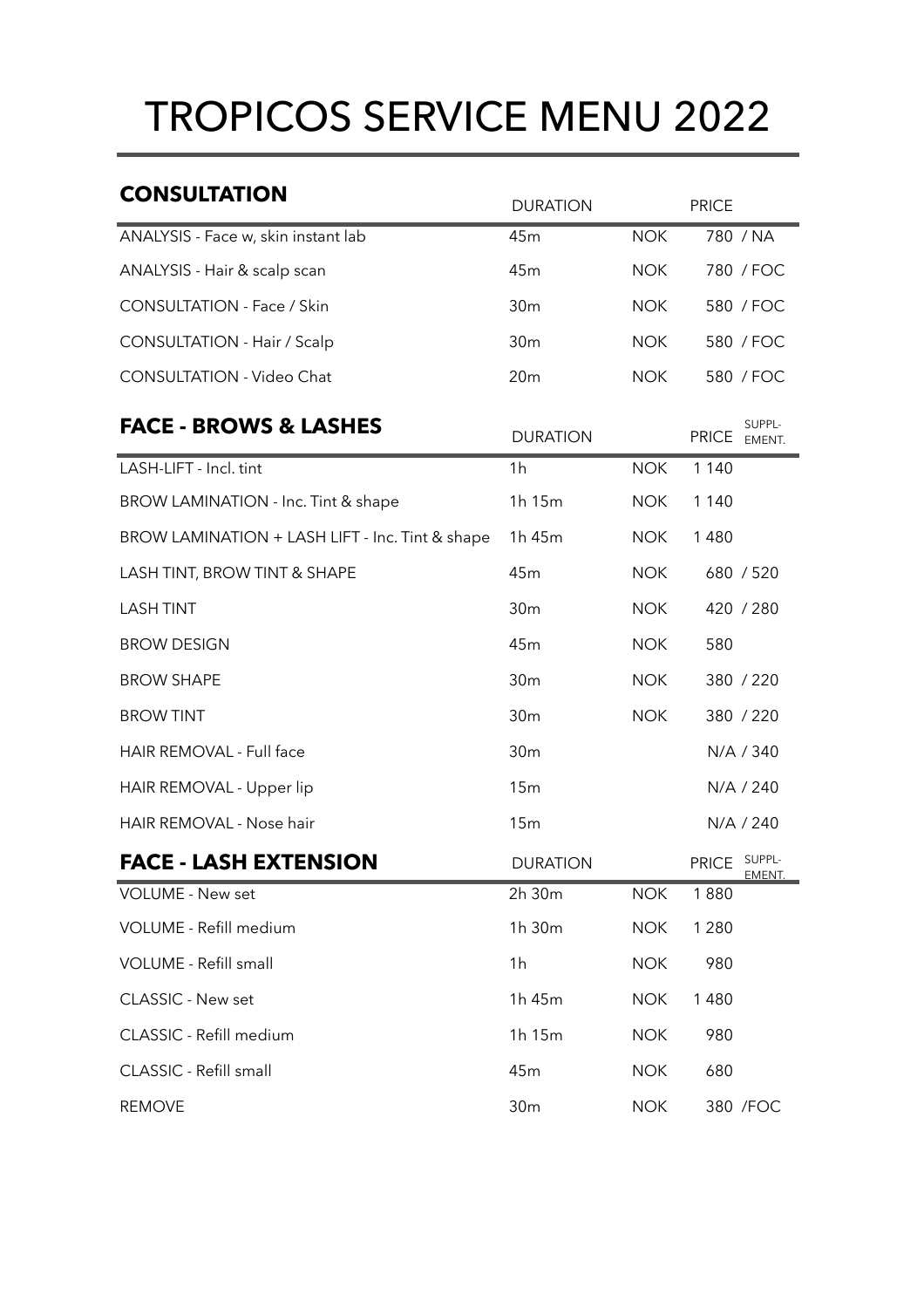| <b>FACE - CLASSIC SKINCARE</b>                 | <b>DURATION</b> |            | <b>PRICE</b> |
|------------------------------------------------|-----------------|------------|--------------|
| ANTI-AGEING - Fix it all                       | 2h              | <b>NOK</b> | 2 6 4 0      |
| ANTI-AGEING - Deluxe care                      | 1h 30m          | <b>NOK</b> | 1780         |
| ANTI-AGEING - Lift & plump                     | 1h 15m          | <b>NOK</b> | 1 4 4 0      |
| CLASSIC SKINCARE - Deluxe care                 | 1h 30m          | <b>NOK</b> | 1 2 8 0      |
| <b>CLASSIC SKINCARE - Young</b>                | 45m             | <b>NOK</b> | 820          |
| <b>FACE - BIOLOGIQUE RECERCHE</b>              | <b>DURATION</b> |            | <b>PRICE</b> |
| SECONDE PEAU - Skin renewal treatment          | 1h 15m          | <b>NOK</b> | 2880         |
| BR MICRONEEDLING - Deep penetration of dermis. | 1h 30m          | <b>NOK</b> | 2580         |
| BOOSTER VIP02 - inc. special mask              | 1h 30m          | <b>NOK</b> | 1840         |
| SOIN LISSANT - Classic skincare                | 1h 15m          | <b>NOK</b> | 1620         |
| <b>FACE - DERMASTAMP &amp; MESO</b>            | <b>DURATION</b> |            | <b>PRICE</b> |
| MICRONEEDLING - Dermastamp deluxe              | 1h 45m          | <b>NOK</b> | 2 5 8 0      |
| MICRONEEDLING - Dermastamp inc. chemical peel  | 1h 30m          | <b>NOK</b> | 2 1 8 0      |
| MICRONEEDLING - Dermastamp target              | 1h 15m          | <b>NOK</b> | 1980         |
| MICRONEEDLING - 5 Sessions (20%)*              | 30 <sub>m</sub> | <b>NOK</b> | 8720         |
| NANONEEDLING - Aqua gold                       | 45m             | <b>NOK</b> | 1 2 8 0      |
| *Hele programmet må settes opp ila 6 måneder.  |                 |            |              |
| <b>FACE - PEELS &amp; SKINRENEWAL</b>          | <b>DURATION</b> |            | <b>PRICE</b> |
| pH FORMULA MD - TCA Resurfacing treatment      | 45m             | <b>NOK</b> | 2 9 8 0      |
| pH FORMULA - Resurfacing peel & hydrate        | 1h 15m          | <b>NOK</b> | 1480         |
| pH FORMULA - Resurfacing peel                  | 45m             | <b>NOK</b> | 880          |
| <b>FACE - MAKEUP / OTHER</b>                   | <b>DURATION</b> |            | <b>PRICE</b> |
| MAKEUP «how-to class»                          | 1h 30m          | <b>NOK</b> | 980          |
| MAKEUP - Full face                             | 30 <sub>m</sub> | <b>NOK</b> | 680          |
| <b>MAKEUP - Express</b>                        | 15m             | <b>NOK</b> | 480          |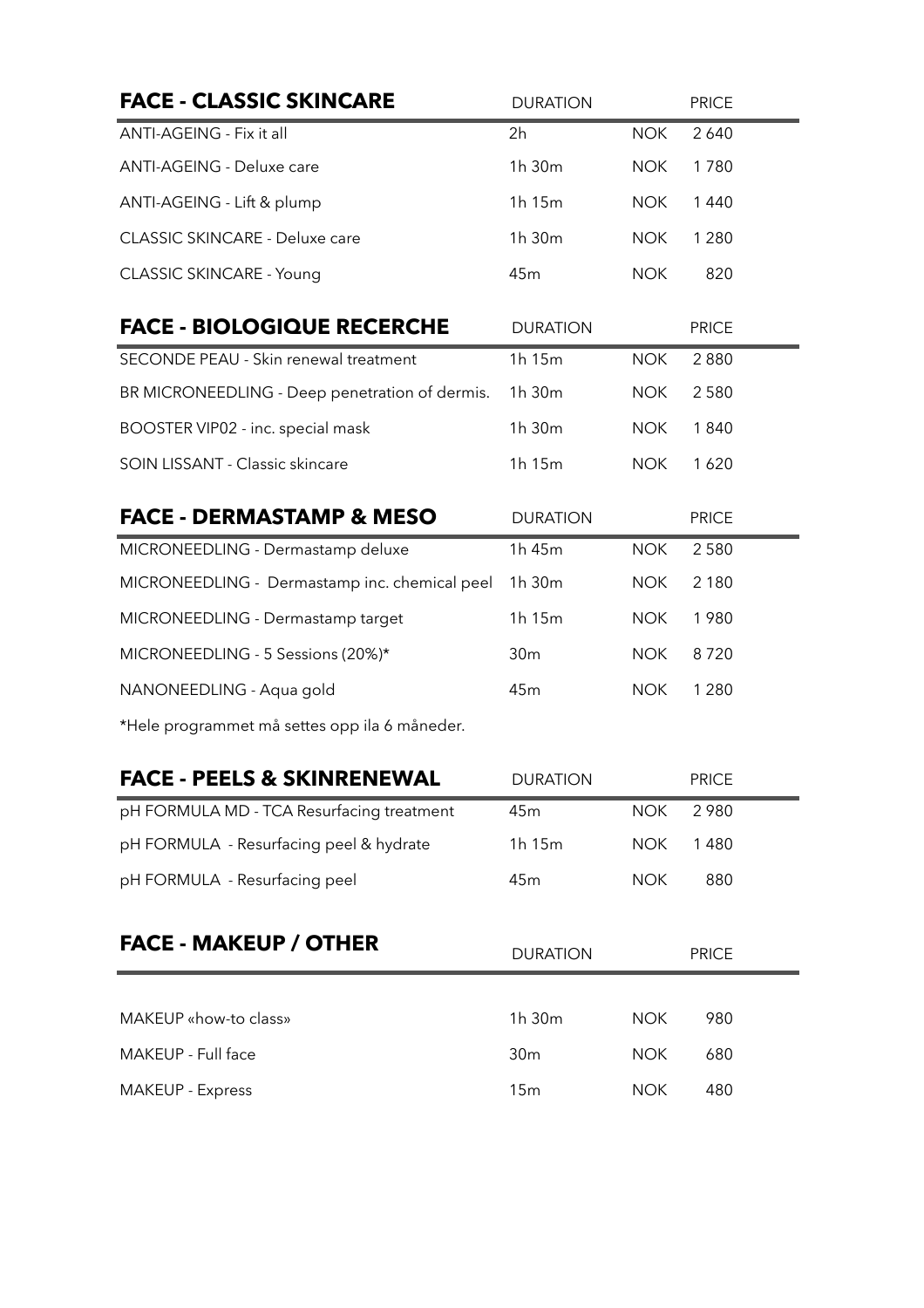| 1 380 N/A |
|-----------|
| 980 N/A   |
| 930 N/A   |
| 680 N/A   |
|           |
|           |
|           |
|           |
|           |
|           |
|           |
|           |
|           |
|           |
|           |
|           |
|           |

| <b>HANDS - NAIL CARE</b>           | <b>DURATION</b>    |            | PRICE REFILL |
|------------------------------------|--------------------|------------|--------------|
| <b>GEL NAILS - Creative design</b> | 1h 45m             | <b>NOK</b> | 1 180 / 880  |
| <b>GEL NAILS - French</b>          | 1h 30 <sub>m</sub> | <b>NOK</b> | 980 / 780    |
| <b>GEL NAILS - One colour</b>      | 1h 15m             | <b>NOK</b> | 920 / 680    |
| <b>GEL NAILS - REMOVE</b>          | 45 Min             | <b>NOK</b> | 580          |
| <b>MANICURE - Shellac Design</b>   | 1h                 | <b>NOK</b> | 720          |
| <b>MANICURE - Shellac Classic</b>  | 45m                | <b>NOK</b> | 640          |
| <b>MANICURE</b>                    | 45m                | <b>NOK</b> | 540          |
| <b>MANICURE - Express</b>          | 30 <sub>m</sub>    | <b>NOK</b> | 440          |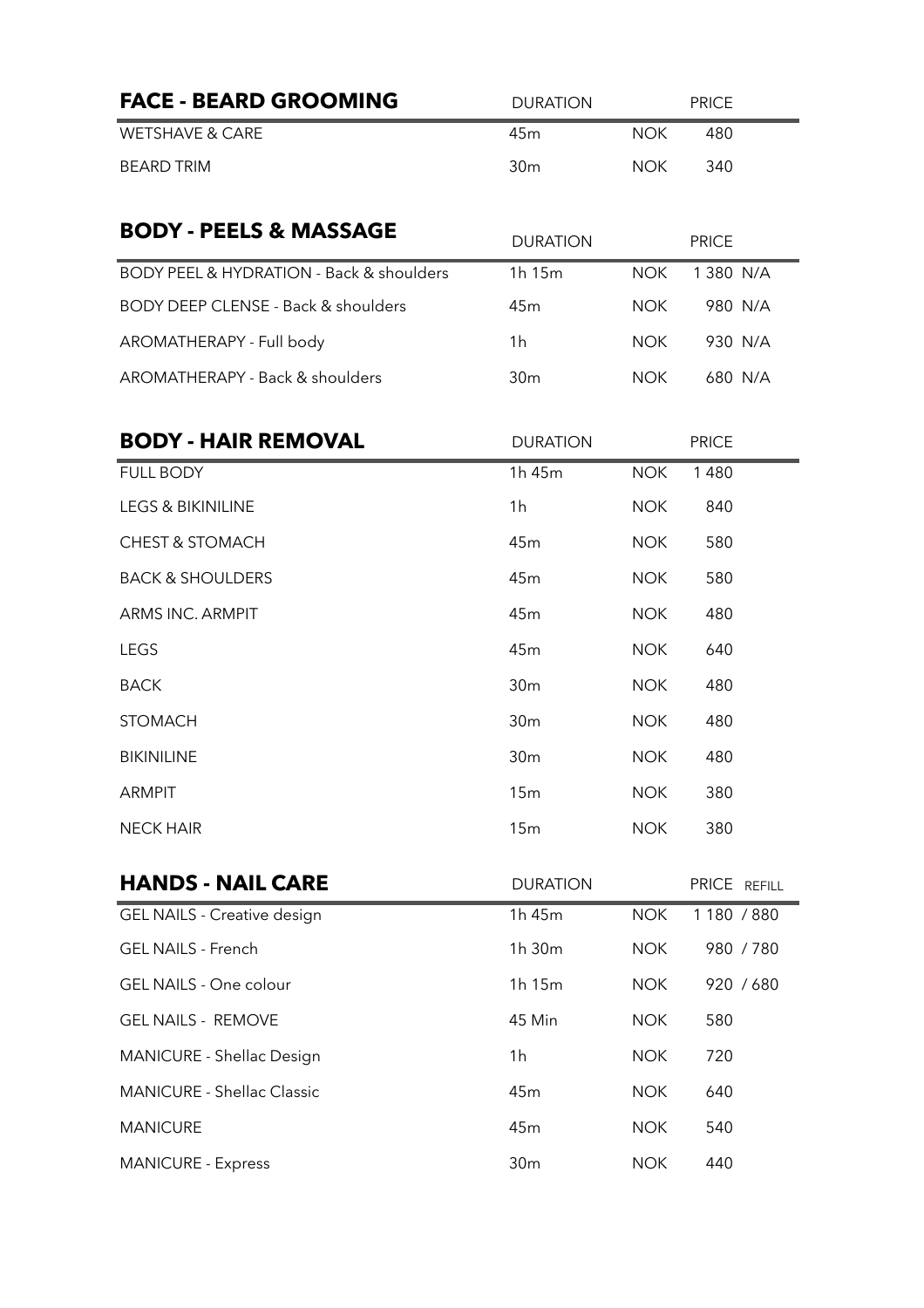| <b>HAIR - CUT</b>                     | <b>DURATION</b> |            | SUPPL-<br><b>PRICE</b><br>EMENT. |
|---------------------------------------|-----------------|------------|----------------------------------|
| TREND CUT - New or creative hairstyle | 1h 15m          | <b>NOK</b> | 1380 / 980                       |
| <b>CLASSIC CUT</b>                    | 1h              | NOK.       | 1 180 / 720                      |
| <b>CLASSIC CUT - Fine hair</b>        | 45 <sub>m</sub> | <b>NOK</b> | 880 / 520                        |
| SHAPE-UP - Neck hair or fringe hair   | 20 <sub>m</sub> | <b>NOK</b> | 580 / 280                        |

| <b>HAIR - COLORATION</b>               | <b>DURATION</b> |            | SUPPL-<br><b>PRICE</b><br>EMENT. |
|----------------------------------------|-----------------|------------|----------------------------------|
| <b>DESIGN COLOR - Large</b>            |                 | <b>NOK</b> | 2 5 2 0                          |
| <b>DESIGN COLOR - Medium</b>           |                 | <b>NOK</b> | 2 2 2 0                          |
| <b>DESIGN COLOR - Small</b>            |                 | <b>NOK</b> | 1980                             |
| COLOR & FOILS HALF - Large             | 3h              | <b>NOK</b> | 2 5 2 0                          |
| <b>COLOR &amp; FOILS HALF - Medium</b> | 2h 30m          | <b>NOK</b> | 2 2 9 0                          |
| <b>COLOR &amp; FOILS HALF - Small</b>  | 2h 15m          | <b>NOK</b> | 1980                             |
| CLASSIC COLOR - Large                  | 2h 15m          | <b>NOK</b> | 2 2 4 0                          |
| <b>CLASSIC COLOR - Medium</b>          | 2h              | <b>NOK</b> | 2 0 4 0                          |
| <b>CLASSIC COLOR - Small</b>           | 1h 45m          | <b>NOK</b> | 1880                             |
| <b>REGROWTH</b>                        | 1h 45m          | <b>NOK</b> | 1480                             |
| COVER 5' - Gloss color                 | 30 <sub>m</sub> | <b>NOK</b> | 620                              |

| <b>HAIR - KERATIN TREATMENT</b>                | <b>DURATION</b> |            | SUPPL-<br><b>PRICE</b><br>EMENT. |
|------------------------------------------------|-----------------|------------|----------------------------------|
| KERATIN TREATMENT - X-Large / Medium afro hair | 6h              | NOK.       | 6 0 0 0                          |
| KERATIN TREATMENT - Large / Small afro hair    | 5h              | NOK.       | 5 5 0 0                          |
| <b>KERATIN TREATMENT - Medium</b>              | 4h              | <b>NOK</b> | 4 5 0 0                          |
| KERATIN TREATMENT - Small                      | 3h              | <b>NOK</b> | 3 0 0 0                          |
| KERATIN TREATMENT - Half (men's top hair)      | 2h 30m          | <b>NOK</b> | 2 5 0 0                          |

## **HAIR - BALAYAGE / HIGHLIGHTS** DURATION PRICE

|                                 | P Y IV 11 I Y I V |            | .       |
|---------------------------------|-------------------|------------|---------|
| FOILS FULL HEAD - Large         | 2h 45m            | <b>NOK</b> | 2 5 8 0 |
| FOILS FULL HEAD - Medium        | 2h 15m            | NOK.       | 2 3 8 0 |
| FOILS FULL HEAD - Small         | 2h                | NOK.       | 1980    |
| FOILS HALF HEAD - Large         | 2h 15m            | <b>NOK</b> | 2 1 8 0 |
| <b>FOILS HALF HEAD - Medium</b> | 2h                | <b>NOK</b> | 1980    |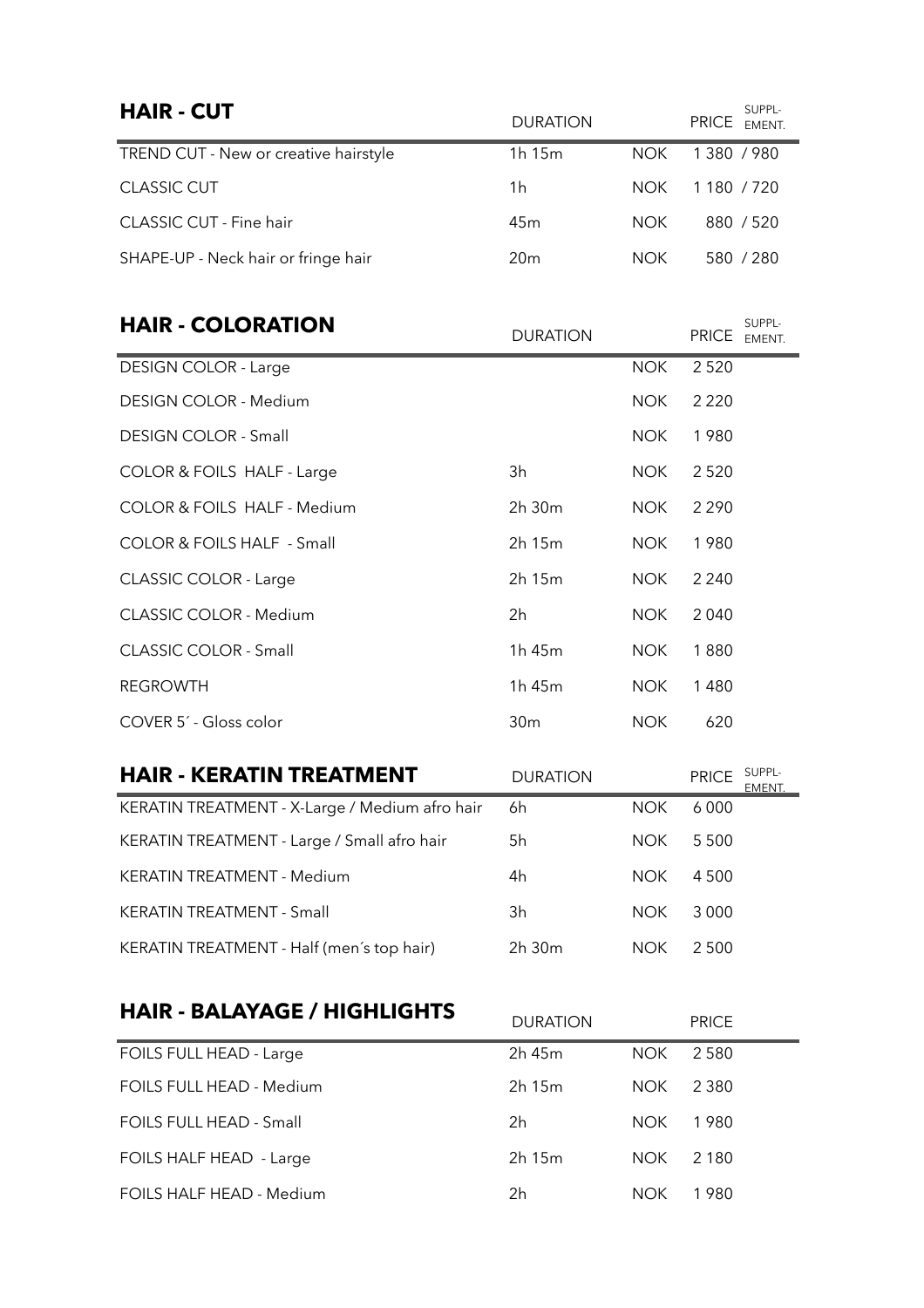| <b>FOILS HALF HEAD - Small</b> | 1 $h$ 45 $m$ | NOK       | 1 880 |
|--------------------------------|--------------|-----------|-------|
| FREEHAND / BALAYAGE - Large    | $2h$ 15 $m$  | NOK 3.280 |       |
| FREEHAND / BALAYAGE - Medium   | 2h           | NOK 2.580 |       |
| FREEHAND / BALAYAGE - Small    | 1h 45m       | NOK       | 2260  |

## **HAIR - SPECIAL COLOR SERVICES** DURATION

SUPPL-EMENT.

| 75 <sub>m</sub> | <b>NOK</b> | N/A / 980     |
|-----------------|------------|---------------|
| 1 <sub>h</sub>  | NOK.       | N/A / 840     |
| 1 <sub>h</sub>  | NOK.       | $N/A$ /780    |
| 1 <sub>h</sub>  | NOK.       | N/A<br>/ 1120 |
| 1 <sub>h</sub>  | NOK.       | /920<br>N/A   |
| 45 <sub>m</sub> | NOK.       | N/A / 720     |
| 15m             | <b>NOK</b> | 920 / 480     |
| 15 <sub>m</sub> | <b>NOK</b> | 820 / 380     |
| 15 <sub>m</sub> | NOK.       | N/A / 380     |
|                 |            |               |

| <b>HAIR - TREATMENT &amp; MASSAGE</b>          | <b>DURATION</b> |            | SUPPL-<br><b>PRICE</b><br>EMENT. |
|------------------------------------------------|-----------------|------------|----------------------------------|
| PHILIP B - Luxury treatment hair & scalp       | 60 <sub>m</sub> | <b>NOK</b> | 1 060 / 640                      |
| <b>PHILIP B - Russian Amber Gold Treatment</b> |                 |            |                                  |
| PHILIP B - Russian Amber Treatment             | 15 <sub>m</sub> | <b>NOK</b> | 760 / 340                        |
| <b>KERASTASE PROTOCOLE</b>                     | 20 <sub>m</sub> | <b>NOK</b> | 820 / 420                        |
| <b>KERASTASE SPECIFIQUE</b>                    | 15 <sub>m</sub> | <b>NOK</b> | 720 / 280                        |
| <b>KERASTASE FUSIO-DOSE - Relax</b>            | 15 <sub>m</sub> | <b>NOK</b> | 760 / 340                        |
| KERASTASE FUSIO-DOSE - Energy                  | 5m              | <b>NOK</b> | 660 / 180                        |
| <b>SHU SHIATSU RITUAL</b>                      | 30 <sub>m</sub> | <b>NOK</b> | 920 / 480                        |
| <b>SHU INSTANT-REPLENISHER</b>                 | 0 <sub>m</sub>  | <b>NOK</b> | 560 / 120                        |

| <b>HAIR - WASH &amp; STYLING</b> | <b>DURATION</b> |       | SUPPL-<br>PRICE EMENT. |
|----------------------------------|-----------------|-------|------------------------|
| WASH & STYLING/UPDO              | 90 min          | NOK . | 1.380                  |
| WASH & BLOWOUT                   | 45m             | NOK . | 720                    |
| WASH & BLOWDRY                   | 30 <sub>m</sub> | NOK.  | 520                    |